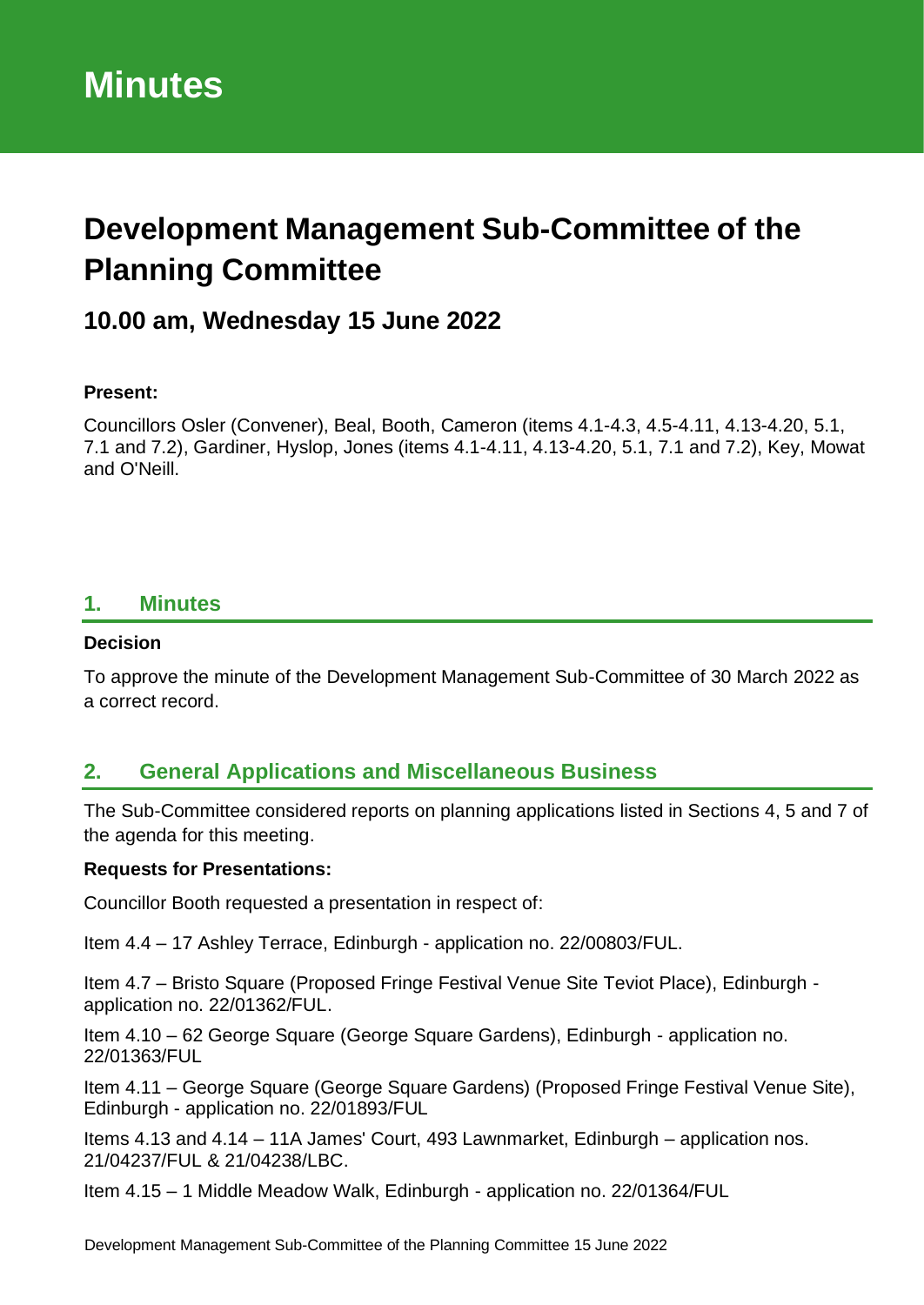Ward Councillor Miller requested a presentation in respect of items 4.8 and 4.9 – 13 - 17 Forth Street & 6 Broughton Street Lane, Edinburgh – application nos. 22/00147/FUL and 22/00148/LBC.

Councillor Mowat requested a presentation in respect of:

Item 4.12 – 9 (GF) Haymarket Terrace, Edinburgh - application no. 21/06588/FUL.

Items 4.13 and 4.14 – 11A James' Court, 493 Lawnmarket, Edinburgh – application nos. 21/04237/FUL & 21/04238/LBC.

Councillor Beal requested a presentation in respect of item 4.13 - 11A James' Court, 493 Lawnmarket, Edinburgh – application no. 21/04237/FUL.

Councillor Gardiner requested a presentation in respect of item 4.13 - 11A James' Court, 493 Lawnmarket, Edinburgh – application no. 21/04237/FUL.

#### **Request for a hearing:**

Ward Councillor Graham – Items 4.13 and 4.14 – 11A James' Court, 493 Lawnmarket, Edinburgh – application nos. 21/04237/FUL & 21/04238/LBC

#### **Declaration of Interests**

Councillor Booth – Item 4.2 (non-financial) as his children attended a Gaelic speaking school.

#### **Decision**

To determine the applications as detailed in the Appendix to this minute.

(Reference – reports by the Chief Planning Officer, submitted.)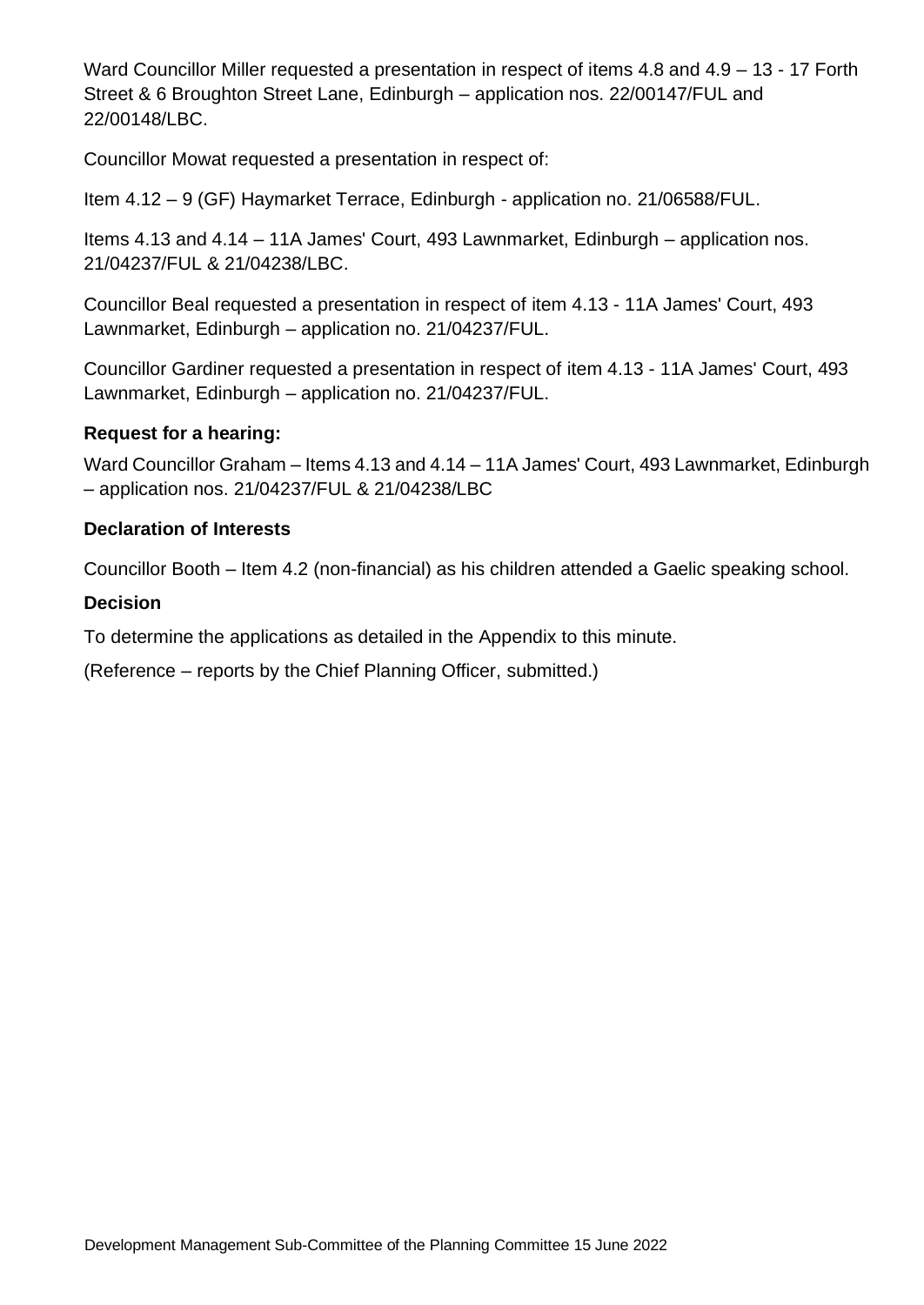# **Appendix**

| Agenda Item No. /<br><b>Address</b>                                                                                                                                                                                                                                        | <b>Details of Proposal/Reference No</b>                                                                                                                                                                                                                                                                                                                                                                                                                   | <b>Decision</b>                                                                                                                                                                                                                                                                                                                           |  |
|----------------------------------------------------------------------------------------------------------------------------------------------------------------------------------------------------------------------------------------------------------------------------|-----------------------------------------------------------------------------------------------------------------------------------------------------------------------------------------------------------------------------------------------------------------------------------------------------------------------------------------------------------------------------------------------------------------------------------------------------------|-------------------------------------------------------------------------------------------------------------------------------------------------------------------------------------------------------------------------------------------------------------------------------------------------------------------------------------------|--|
| Note: Detailed conditions/reasons for the following decisions are contained in the statutory<br>planning register.                                                                                                                                                         |                                                                                                                                                                                                                                                                                                                                                                                                                                                           |                                                                                                                                                                                                                                                                                                                                           |  |
| 4.1 – <b>Report for</b><br>forthcoming<br>application by City<br>of Edinburgh<br><b>Council for Proposal</b><br>of Application Notice<br>at 165 Broughton<br><b>Road, Edinburgh</b>                                                                                        | Residential led development<br>comprising housing of mixed tenure<br>(social rent, mid-market rent and<br>private sale) with associated Energy<br>Centre, substation, roads and<br>landscaping - application no.<br>22/02348/PAN                                                                                                                                                                                                                          | To note the key issues at this<br>stage.                                                                                                                                                                                                                                                                                                  |  |
| 4.2 - Report for<br>forthcoming<br>application for<br><b>Proposal of</b><br><b>Application Notice at</b><br><b>Liberton High</b><br><b>School, 328</b><br><b>Gilmerton Road,</b><br><b>Edinburgh</b>                                                                       | Erection of a three-storey secondary<br>school, a GP practice and<br>community facilities with associated<br>landscaping, external sports<br>provision & car parking. The existing<br>sports block on the eastern edge<br>was to be retained. The masterplan<br>would include a zone for a second<br>three storey secondary school in the<br>event the council decided to build a<br>GME secondary school in the future<br>- application no. 22/01232/PAN | 1)<br>To note the key issues at<br>this stage.<br>2)<br>Planning officers to ensure<br>that the applicant carried<br>out the necessary<br>engagement with<br>stakeholders for the<br>application.<br>Committee Services to e-<br>3)<br>mail the Ward Councillors in<br>this area to ensure that they<br>were aware of the<br>application. |  |
| 4.3 – Report for<br>forthcoming<br>application notice by<br><b>Cruden Homes</b><br>(East) Limited for<br><b>Proposal of</b><br><b>Application Notice at</b><br>124 Salamander<br><b>Street, 1-3</b><br><b>Salamander Yards,</b><br><b>South Leith,</b><br><b>Edinburgh</b> | 5-6 storey building providing 99<br>residential apartments with<br>associated access, parking and<br>landscape - application no.<br>22/01181/PAN                                                                                                                                                                                                                                                                                                          | To note the key issues at this<br>stage.                                                                                                                                                                                                                                                                                                  |  |

Development Management Sub-Committee of the Planning Committee 15 June 2022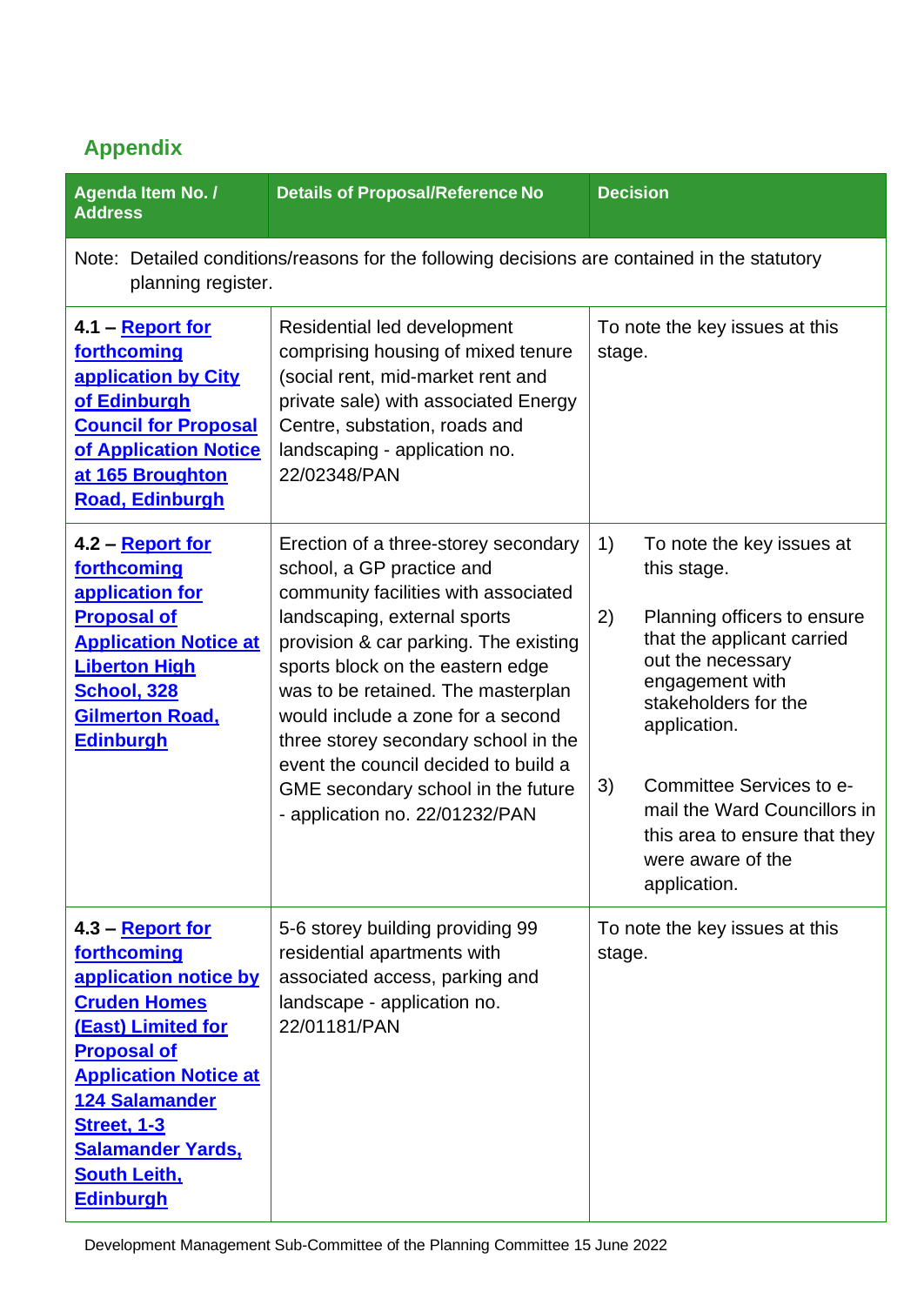| Agenda Item No. /<br><b>Address</b>                                                                                        | <b>Details of Proposal/Reference No</b>                                                                                                                                                                                                           | <b>Decision</b>                                                                                                                                                                          |
|----------------------------------------------------------------------------------------------------------------------------|---------------------------------------------------------------------------------------------------------------------------------------------------------------------------------------------------------------------------------------------------|------------------------------------------------------------------------------------------------------------------------------------------------------------------------------------------|
| 4.4 – 17 Ashley<br><b>Terrace, Edinburgh</b>                                                                               | Change of Use (retrospective) from<br>residential to short-term let -<br>application no. 22/00803/FUL                                                                                                                                             | To GRANT planning permission.<br>Note: Planning officer to ensure<br>in future reports that letters of<br>representations were specified as<br>being letters of support or<br>objection. |
| 4.5 - Bristo Square<br><b>(Proposed Fringe)</b><br><b>Festival Venue Site</b><br><b>Teviot Place),</b><br><b>Edinburgh</b> | <b>Edinburgh Festival Fringe venue</b><br>site comprising one temporary<br>performance venue, bar, toilets and<br>ancillary offices and storage -<br>application no. 22/01359/FUL                                                                 | To GRANT planning permission<br>subject to the conditions, reasons<br>and informatives set out in<br>section 3 of the report by the<br>Chief Planning Officer.                           |
| 4.6 – Bristo Square<br><b>(Proposed Fringe</b><br><b>Festival Venue Site</b><br><b>Teviot Place),</b><br><b>Edinburgh</b>  | <b>Edinburgh Festival Fringe venue</b><br>site comprising one bar and<br>ancillary storage - application no.<br>22/01360/FUL                                                                                                                      | To GRANT planning permission<br>subject to the conditions, reasons<br>and informatives set out in<br>section 3 of the report by the<br>Chief Planning Officer.                           |
| 4.7 - Bristo Square<br><b>(Proposed Fringe</b><br><b>Festival Venue Site</b><br><b>Teviot Place),</b><br><b>Edinburgh</b>  | Edinburgh Festival Fringe venue<br>site comprising a box office, bars,<br>food traders and ancillary office and<br>storage - application no.<br>22/01362/FUL                                                                                      | To GRANT planning permission<br>subject to the conditions, reasons<br>and informatives set out in<br>section 3 of the report by the<br><b>Chief Planning Officer.</b>                    |
| 4.8 – 13-17 Forth<br><b>Street &amp; 6 Broughton</b><br><b>Street Lane,</b><br><b>Edinburgh</b>                            | Change of use from offices to apart<br>hotel including alteration and<br>extension of existing premises -<br>application no. 22/00147/FUL                                                                                                         | To GRANT planning permission<br>subject to the conditions, reasons<br>and informatives set out in<br>section 3 of the report by the<br>Chief Planning Officer.                           |
| 4.9 - 13-17 Forth<br><b>Street &amp; 6 Broughton</b><br><b>Street Lane,</b><br><b>Edinburgh</b>                            | Internal and external alterations<br>relating to the reconfiguration and<br>refurbishment of Forth House to<br>accommodate the redevelopment of<br>the site for the change of use from<br>office to apart hotel - application no.<br>22/00148/LBC | To GRANT listed building<br>consent subject to the conditions,<br>reasons and informatives set out<br>in section 3 of the report by the<br>Chief Planning Officer.                       |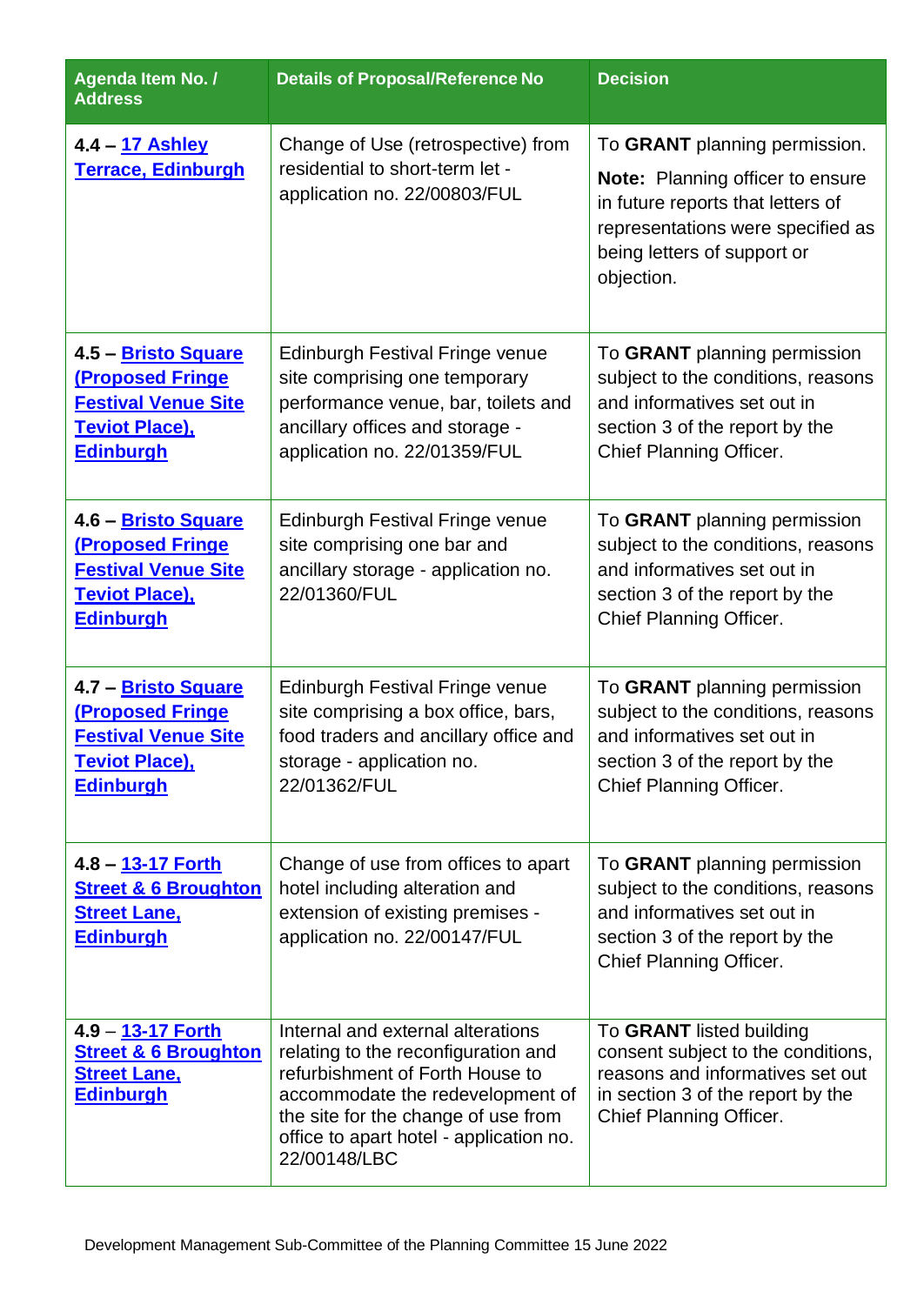| Agenda Item No. /<br><b>Address</b>                                                                                                              | <b>Details of Proposal/Reference No</b>                                                                                                                                                                                                                                                                                                                                                                                                                                                                                                                                                 | <b>Decision</b>                                                                                                                                                                                          |
|--------------------------------------------------------------------------------------------------------------------------------------------------|-----------------------------------------------------------------------------------------------------------------------------------------------------------------------------------------------------------------------------------------------------------------------------------------------------------------------------------------------------------------------------------------------------------------------------------------------------------------------------------------------------------------------------------------------------------------------------------------|----------------------------------------------------------------------------------------------------------------------------------------------------------------------------------------------------------|
| 4.10 - 62 George<br><b>Square (George)</b><br><b>Square Gardens),</b><br><b>Edinburgh</b>                                                        | <b>Edinburgh Festival Fringe venue</b><br>site comprising two performance<br>venues, a box office, bars, food<br>traders and ancillary office and<br>storage - application no.<br>22/01363/FUL                                                                                                                                                                                                                                                                                                                                                                                          | To GRANT planning permission<br>subject to the conditions, reasons<br>and informatives set out in<br>section 3 of the report by the<br>Chief Planning Officer.                                           |
| 4.11 - George<br><b>Square (George)</b><br><b>Square Gardens)</b><br><b>(Proposed Fringe</b><br><b>Festival Venue Site),</b><br><b>Edinburgh</b> | Temporary installation of 2<br>performance venues, an event<br>space and supporting infrastructure,<br>to be used as part of Edinburgh<br>Blues and Jazz Festival, Edinburgh<br><b>Food Festival and Edinburgh</b><br>Festival Fringe. The applicant had<br>used the site since 2011 for same<br>purpose but site has a festival<br>history going back over 20 years.<br>The site was a green space owned<br>by University of Edinburgh, they<br>were looking for permission to cover<br>change of use of land and<br>associated temporary structures -<br>application no. 22/01893/FUL | To GRANT planning permission<br>subject to the conditions, reasons<br>and informatives set out in<br>section 3 of the report by the<br>Chief Planning Officer.                                           |
| 4.12 – <u>9 (GF)</u><br><b>Haymarket Terrace,</b><br><b>Edinburgh</b>                                                                            | Proposed erection of hoarding on<br>site boundary - application no.<br>21/06588/FUL                                                                                                                                                                                                                                                                                                                                                                                                                                                                                                     | To GRANT planning permission<br>subject to the conditions and<br>reasons set out in section 3 of the<br>report by the Chief Planning<br>Officer and subject to referral to<br><b>Scottish Ministers.</b> |
| 4.13 - 11A James'<br><b>Court, 493</b><br>Lawnmarket,<br><b>Edinburgh</b>                                                                        | Proposed refurbishment of and<br>extension to the existing retail/store<br>unit at 11A James Court including<br>provision of ancillary coffee bar,<br>external seating area and formation<br>of a connection to the existing retail<br>unit at 497 Lawnmarket - application<br>no. 21/04237/FUL                                                                                                                                                                                                                                                                                         | 1)<br>To REFUSE the request for<br>a hearing.<br><b>To CONTINUE</b><br>2)<br>consideration of the of the<br>application for a site visit.                                                                |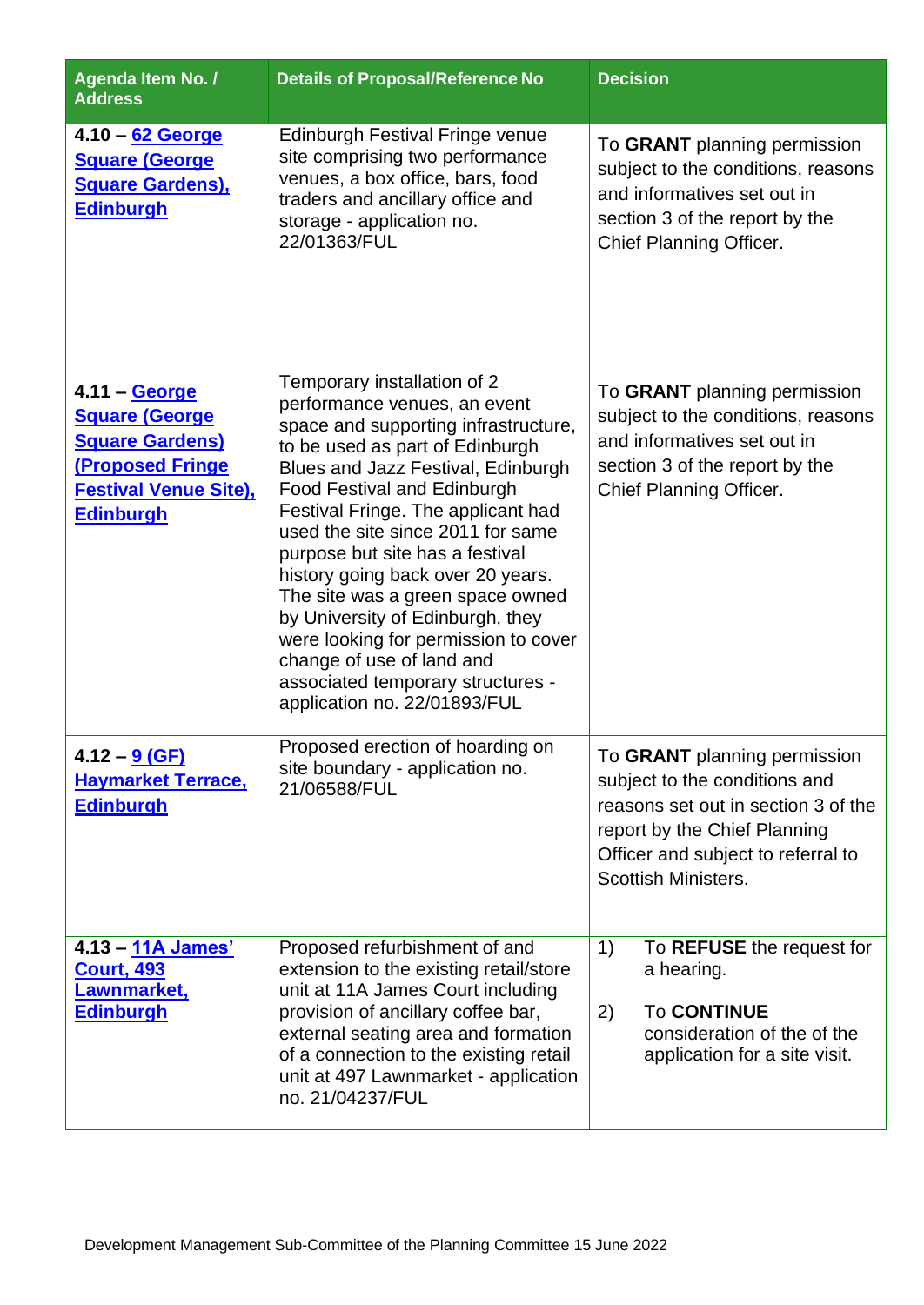| Agenda Item No. /<br><b>Address</b>                                       | <b>Details of Proposal/Reference No</b>                                                                                                                                                                                                                                                         | <b>Decision</b>                                                                                                                                                                                                                                                                                                                                                                                                                                                                                                                                                                                                                                                                                                                                                                                             |
|---------------------------------------------------------------------------|-------------------------------------------------------------------------------------------------------------------------------------------------------------------------------------------------------------------------------------------------------------------------------------------------|-------------------------------------------------------------------------------------------------------------------------------------------------------------------------------------------------------------------------------------------------------------------------------------------------------------------------------------------------------------------------------------------------------------------------------------------------------------------------------------------------------------------------------------------------------------------------------------------------------------------------------------------------------------------------------------------------------------------------------------------------------------------------------------------------------------|
| 4.14 - 11A James'<br><b>Court, 493</b><br>Lawnmarket,<br><b>Edinburgh</b> | Proposed refurbishment of and<br>extension to the existing retail/store<br>unit at 11A James Court including<br>provision of ancillary coffee bar,<br>external seating area and formation<br>of a connection to the existing retail<br>unit at 497 Lawnmarket - application<br>no. 21/04238/LBC | 1)<br>To REFUSE the request for<br>a hearing.<br>2)<br><b>To CONTINUE</b><br>consideration of the of the<br>application for a site visit.                                                                                                                                                                                                                                                                                                                                                                                                                                                                                                                                                                                                                                                                   |
| 4.15 - 1 Middle<br><b>Meadow Walk,</b><br><b>Edinburgh</b>                | <b>Edinburgh Festival Fringe venue</b><br>site comprising two temporary<br>performance venues, box office,<br>bar, food trader's toilets and<br>ancillary offices and storage -<br>application no. 22/01364/FUL                                                                                 | To GRANT planning permission<br>subject to:<br>The conditions and reasons<br>1)<br>set out in section 3 of the<br>report by the Chief Planning<br>Officer.<br>Additional conditions:<br>2)<br>(a) For the submission of a<br>tree protection plan and<br>method statement prior to<br>the commencement of<br>development.<br>(b) To address the concerns<br>over heavy vehicular<br>access to the site in<br>relation to surface and tree<br>damage, the submission of<br>an access strategy for the<br>site.<br>(c) To provide a strategy to<br>ensure accessible access<br>to the site from Middle<br><b>Meadow Walk</b><br>An additional informative<br>3)<br>that there be provision for<br>temporary cycle parking<br>provision prior to<br>development and<br>accessibility to Middle<br>Meadow Walk. |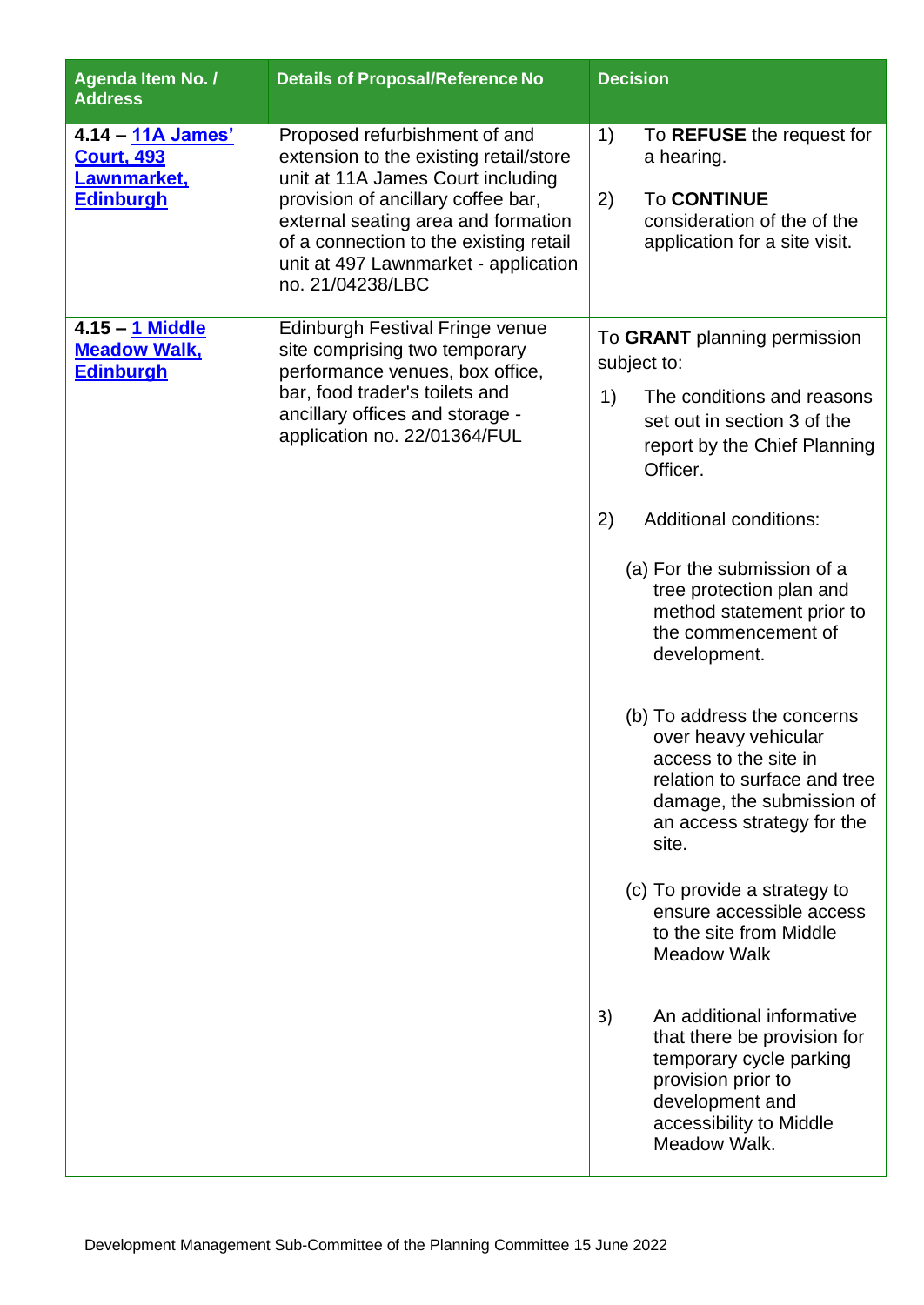| Agenda Item No. /<br><b>Address</b>                                  | <b>Details of Proposal/Reference No</b>                                                                                                                                                                                               | <b>Decision</b>                                                                                                                                                                           |
|----------------------------------------------------------------------|---------------------------------------------------------------------------------------------------------------------------------------------------------------------------------------------------------------------------------------|-------------------------------------------------------------------------------------------------------------------------------------------------------------------------------------------|
| $4.16 - 46$ (PF2)<br><b>Northfield Broadway,</b><br><b>Edinburgh</b> | Replacing existing uPVC window<br>with triple glazed french doors to<br>allow access to garden & replacing<br>uPVC window with triple glazed<br>timber window in existing opening -<br>application no. 22/00956/FUL                   | To GRANT planning permission<br>subject to the informatives set out<br>in section 3 of the report by the<br>Chief Planning Officer.                                                       |
| 4.17 - 12 Park Road,<br><b>Edinburgh</b>                             | <b>Confirmation of Tree Preservation</b><br>Order No. 199                                                                                                                                                                             | To <b>CONFIRM</b> Tree Preservation<br>Order No. 199.                                                                                                                                     |
| 4.18 - 16 Robertson<br><b>Close, Edinburgh</b>                       | Change of use (retrospective) from<br>residential to short-term let<br>apartment (Sui Generis) -<br>application no. 22/00535/FUL                                                                                                      | To GRANT planning permission<br>subject to the informatives set out<br>in section 3 of the report by the<br>Chief Planning Officer.                                                       |
| 4.19 - 1 Salisbury<br><b>Mews, Edinburgh</b>                         | Change of use of residential mews<br>building to short term let (in<br>retrospect) - application no.<br>22/01415/FUL                                                                                                                  | To GRANT planning permission<br>subject to the informatives set out<br>in section 3 of the report by the<br>Chief Planning Officer.                                                       |
| 4.20 - 78 Spring<br><b>Gardens, Edinburgh</b>                        | Change of Use (retrospective) from<br>residential to short-term let -<br>application no. 22/00884/FUL                                                                                                                                 | To GRANT planning permission<br>subject to the informatives set out<br>in section 3 of the report by the<br>Chief Planning Officer.                                                       |
| $5.1 - 126 - 130$<br><b>Raeburn Place,</b><br><b>Edinburgh</b>       | Section 42 Application seeking<br>variation to condition No.9 of<br>Planning Permission 12/03567/FUL,<br>to allow the use of acoustic glazing<br>on the elevation fronting onto<br>Comely Bank Road - application no.<br>21/01222/FUL | To AGREE to a further three-<br>month extension to the period to<br>conclude the legal agreement<br>which would enable the planning<br>permission to be released for this<br>application. |